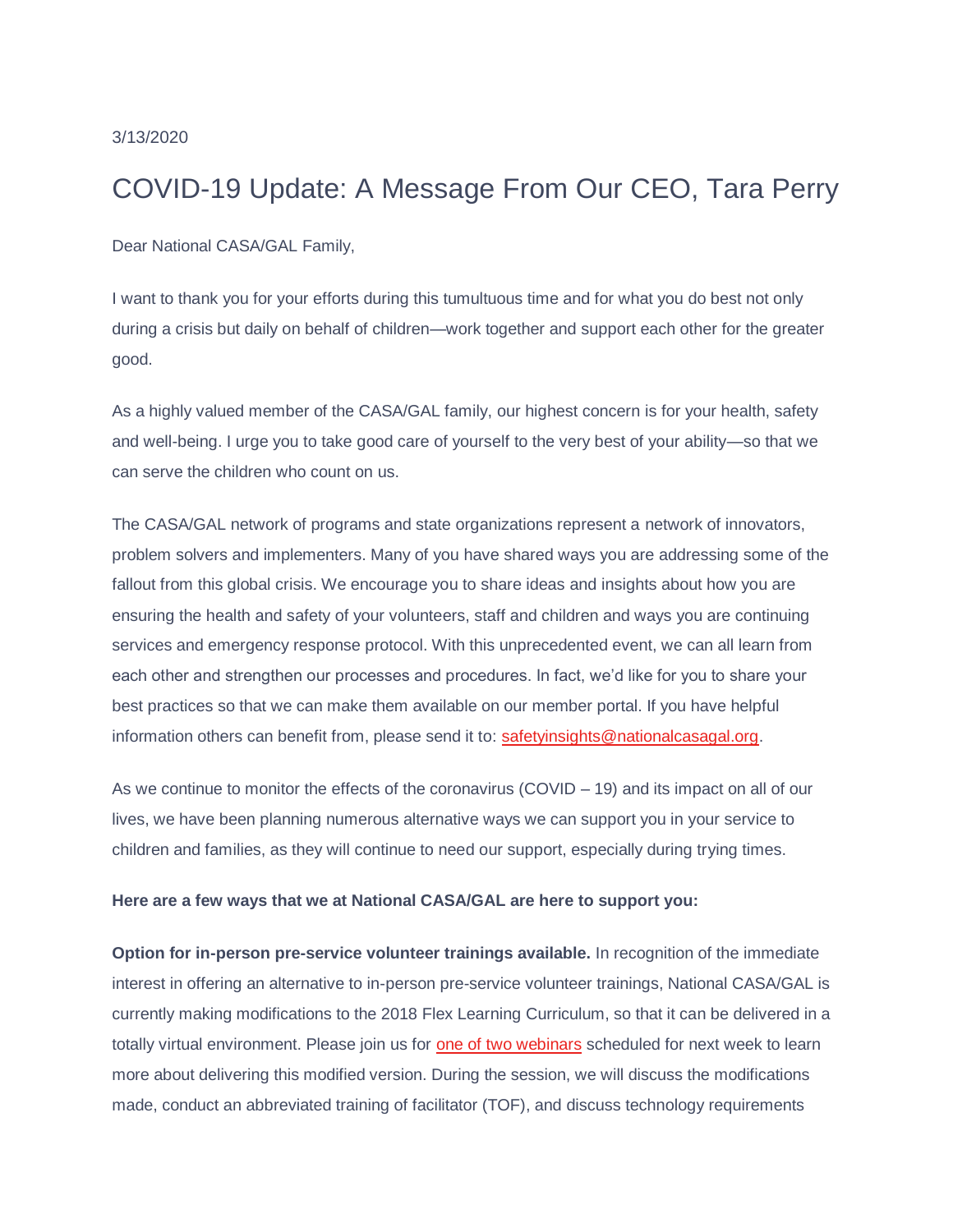and [platform options](https://member.nationalcasagal.org/covid-19-emergency-planning-resources/) to facilitate an in-person experience virtually. For more information, please go to our [Events page.](https://member.nationalcasagal.org/events/)

## **Funding available for videoconferencing to deliver flex training.**

If you need financial assistance to cover the cost of providing video-conferencing for pre-service flex training and/or the cost of the Moodle room, please complete this [application.](https://nationalcasa.formstack.com/forms/flexlearning_support)

## **Emergency grant opportunities available.**

If your organization or program experiences an emergency due to COVID-19, resulting in the need for financial assistance, please contact Denice Hairston, National Quality & Accountability Officer at [deniceh@nationalcasagal.org,](mailto:deniceh@nationalcasagal.org) describing the situation and inquiring about possible support.

## **Encourage volunteers to stay in touch.**

As you know, many activities and events have been canceled out of an abundance of caution and care for our health and safety. While it may not be prudent for volunteers to meet in person with children at this time, consider advising them to replace the visit with a phone call, so that the communication with children continues, if possible. Encourage traditional activities such as writing a handwritten letter or sending a card. For specific guidance about how volunteers can effectively and safely stay in touch with children, please check out this helpful information: [National CASA/GAL](https://member.nationalcasagal.org/wp-content/uploads/2020/03/Guidance-for-Volunteers.pdf)  [Guidance for Safely Staying in Touch with Children.](https://member.nationalcasagal.org/wp-content/uploads/2020/03/Guidance-for-Volunteers.pdf)

Access the wealth of resources available on the member portal. There are countless resources available to assist, direct and support the children and families we serve. We will continuously update these resources as more information becomes available. Please go to the [member portal.](https://member.nationalcasagal.org/covid-19-emergency-planning-resources/)

#### **Here are a few additional useful tips and resources:**

**Stay informed.** Seek out the latest information about COVID -19 and how you can stay healthy and safe by going to your local health department website and the Centers for Disease Control and [Prevention \(CDC\).](https://www.cdc.gov/coronavirus/2019-ncov/index.html)

## **Keep in touch with your local/state organization network.**

Stay in touch with your staff, volunteers, children and families served. Let them know how you can